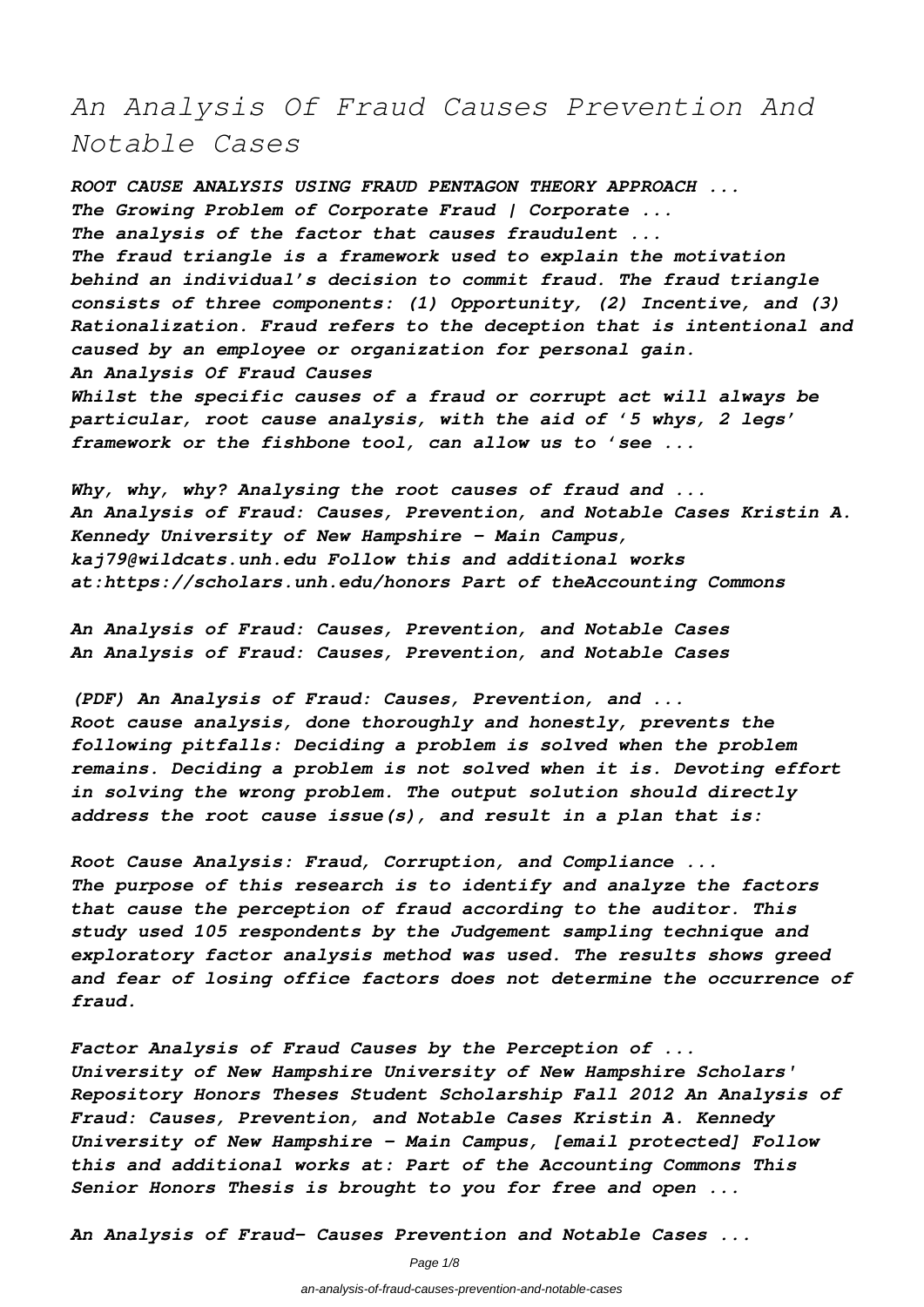*The purpose of this paper is to investigate the causes and impact of employee fraud, focusing on one particular industry, namely, the automotive industry.,One company was selected as a case for the study. Qualitative data analysis was used for the study, with two techniques for data collection. First was the content or document analysis on various reports, such as employee fraud reports and ...*

*The causes, impact and prevention of employee fraud: A ... The fraud triangle is a framework used to explain the motivation behind an individual's decision to commit fraud. The fraud triangle consists of three components: (1) Opportunity, (2) Incentive, and (3) Rationalization. Fraud refers to the deception that is intentional and caused by an employee or organization for personal gain.*

*Fraud Triangle - Opportunity, Incentive, Rationalization Root cause analysis can be performed with a collection of principles, techniques, and methodologies that can all be leveraged to identify the root causes of an event or trend. Looking beyond superficial cause and effect, RCA can show where processes or systems failed or caused an issue in the first place.*

*Root Cause Analysis: Definition, examples, and a how-to guide Root cause analysis is a tool to help identify not only what and how an event occurred, but also why it happened. When we are able to determine why an event or failure occurred, we can then recommend workable corrective measures that deter future events of the type observed. When conducting a root cause analysis, many use the 5 Why's technique.*

*Root Cause and Critical Thinking... | BoardAndFraud Insider fraud is committed by someone involved with the charity, whether a trustee, an employee or volunteer. Themes of these anonymised case studies about insider fraud include poor or non ...*

*Case studies of insider fraud in charities - Case study ... The results of this study provide further confirmation of the fraud triangle theory (Cressey, 1973) on the causes of the fraud, i.e. opportunity because of a weak internal control and financial ...*

*The causes, impact and prevention of employee fraud: A ... The analysis of the factor that causes fraudulent financial reporting with fraud diamond. The purpose of this study is to obtain empirical evidence of the influence of the elements of fraud diamond namely: pressure, opportunity, rationalization, and capability on fraudulent financial reporting.*

*The analysis of the factor that causes fraudulent ... This study aims to develop a conceptual framework for fraud prevention and deterrence by developing root cause analysis using the pentagon fraud approach. Through a literature review, researcher tries to*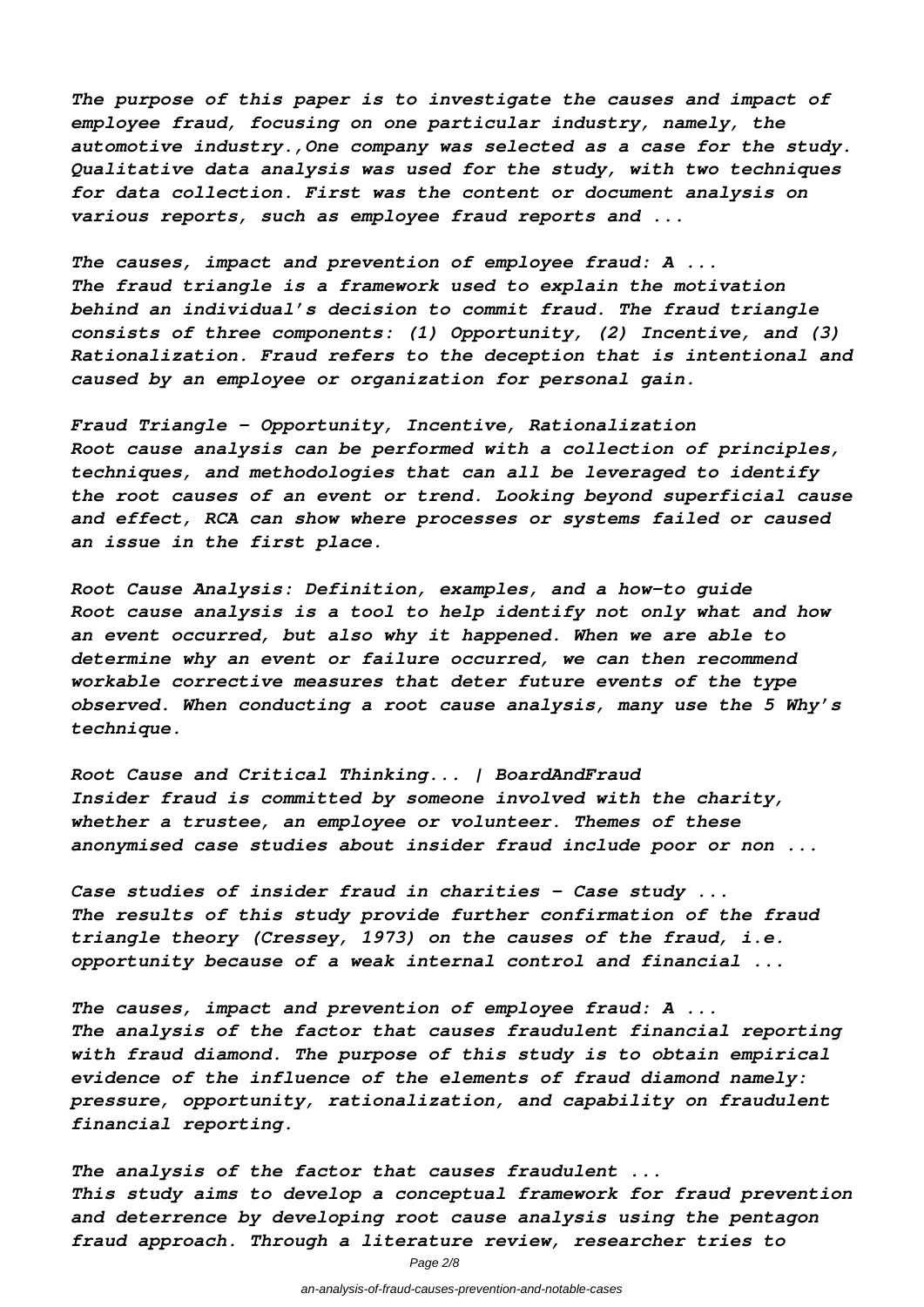*combine root cause analysis with fraud pentagon, called RCA-FP Matrix (Root Cause Analysis - Fraud Pentagon Matrix) as an effective tool to prevent and deter fraud and corruption.*

*ROOT CAUSE ANALYSIS USING FRAUD PENTAGON THEORY APPROACH ... Tom Fox podcast visits with Jonathan T Marks, CPA, CFE, on how to perform a root cause analysis and its uses in the remediation phase of a best practices compliance program. One new and different item was laid out in the Evaluation of Corporate Compliance Program, supplementing the Ten Hallmarks of an Effective Compliance Program from the 2012 FCPA Guidance.*

*Root Cause Analysis | BoardAndFraud Root cause analysis is a tool to help identify not only what and how an event occurred, but also why it happened. It is a key element of a fraud risk management program and now a best practice of an organization's compliance program.*

*30th Annual ACFE Global Fraud Conference Fraud is committed by humans and investing in the human element, while difficult to measure, is an important part of every fraud prevention strategy. The fraud triangle is an essential framework for understanding fraudster behavior. The fraud triangle is no panacea, but it is a powerful tool.*

*The Growing Problem of Corporate Fraud | Corporate ... analysis of the causes and measures of curbing fraud in the banking sector. by essien nsikak u. a research project submited to the department of accounting, college of business and social sciences, covenant university, ota.*

*Fraud is committed by humans and investing in the human element, while difficult to measure, is an important part of every fraud prevention strategy. The fraud triangle is an essential framework for understanding fraudster behavior. The fraud triangle is no panacea, but it is a powerful tool.*

*Root Cause Analysis: Fraud, Corruption, and Compliance ... Root cause analysis, done thoroughly and honestly, prevents the following pitfalls: Deciding a problem is solved when the problem remains. Deciding a problem is not solved when it is. Devoting effort in solving the wrong problem. The output solution should directly address the root cause issue(s), and result in a plan that is: Root Cause and Critical Thinking... | BoardAndFraud*

Root cause analysis is a tool to help identify not only what and how an event occurred, but also why it happened. When we are able to determine why an event or failure occurred, we can then recommend workable corrective measures that deter future events of the type observed. When conducting a root cause analysis, many use the 5 Why's

Page 3/8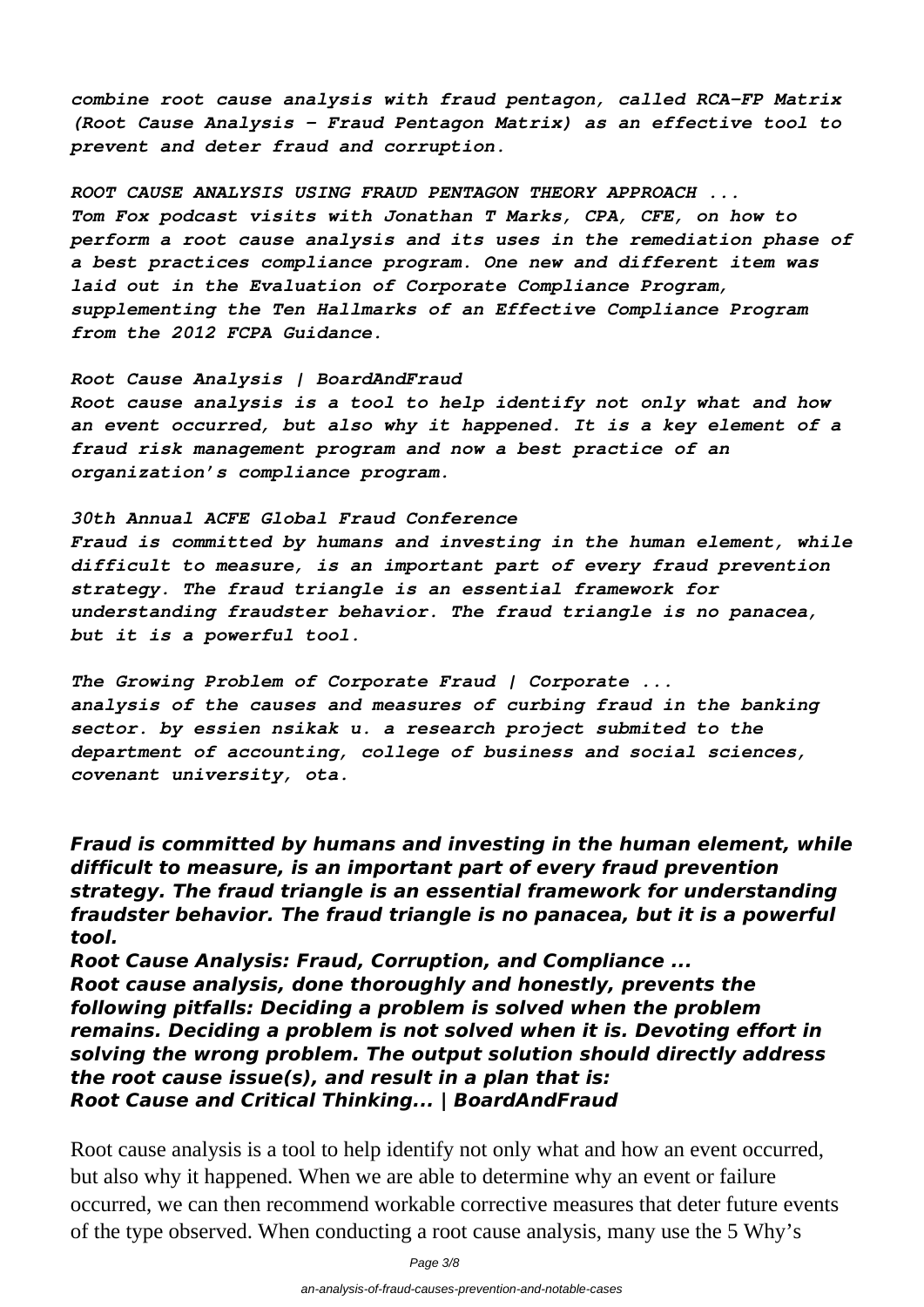technique.

An Analysis of Fraud: Causes, Prevention, and Notable Cases Kristin A. Kennedy University of New Hampshire - Main Campus, kaj79@wildcats.unh.edu Follow this and additional works at:https://scholars.unh.edu/honors Part of theAccounting Commons

#### **Root Cause Analysis: Definition, examples, and a how-to guide**

The purpose of this paper is to investigate the causes and impact of employee fraud, focusing on one particular industry, namely, the automotive industry.,One company was selected as a case for the study. Qualitative data analysis was used for the study, with two techniques for data collection. First was the content or document analysis on various reports, such as employee fraud reports and ...

The results of this study provide further confirmation of the fraud triangle theory (Cressey, 1973) on the causes of the fraud, i.e. opportunity because of a weak internal control and financial ...

#### **Fraud Triangle - Opportunity, Incentive, Rationalization**

The analysis of the factor that causes fraudulent financial reporting with fraud diamond. The purpose of this study is to obtain empirical evidence of the influence of the elements of fraud diamond namely: pressure, opportunity, rationalization, and capability on fraudulent financial reporting.

**Case studies of insider fraud in charities - Case study ...**

#### An Analysis of Fraud: Causes, Prevention, and Notable Cases

University of New Hampshire University of New Hampshire Scholars' Repository Honors Theses Student Scholarship Fall 2012 An Analysis of Fraud: Causes, Prevention, and Notable Cases Kristin A. Kennedy University of New Hampshire - Main Campus, [email protected] Follow this and additional works at: Part of the Accounting Commons This Senior Honors Thesis is brought to you for free and open ...

The causes, impact and prevention of employee fraud: A ...

(PDF) An Analysis of Fraud: Causes, Prevention, and ...

*This study aims to develop a conceptual framework for fraud prevention and deterrence by developing root cause analysis using the pentagon fraud approach. Through a literature review, researcher tries to combine root cause analysis with fraud pentagon, called RCA-FP Matrix (Root Cause Analysis - Fraud Pentagon Matrix) as an effective tool to prevent and deter fraud and corruption.*

*Root cause analysis is a tool to help identify not only what and how an event occurred, but also why it happened. It is a key element of a fraud risk management program and now a best practice of an organization's compliance program.*

*analysis of the causes and measures of curbing fraud in the banking sector. by essien nsikak u. a research project submited to the department of accounting, college of business and social sciences, covenant university, ota.*

*The purpose of this research is to identify and analyze the*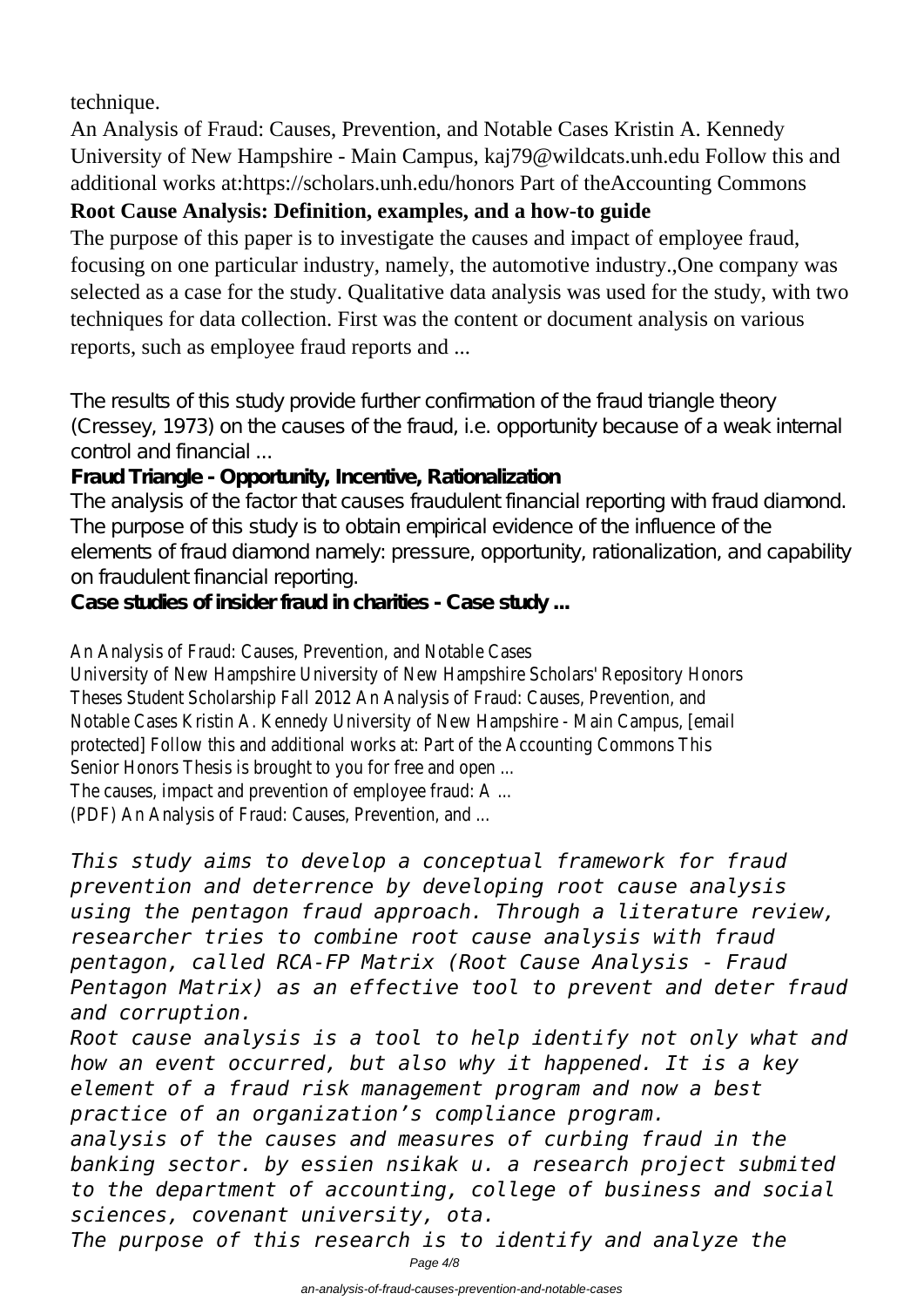*factors that cause the perception of fraud according to the auditor. This study used 105 respondents by the Judgement sampling technique and exploratory factor analysis method was used. The results shows greed and fear of losing office factors does not determine the occurrence of fraud.*

#### **An Analysis Of Fraud Causes**

Insider fraud is committed by someone involved with the charity, whether a trustee, an employee or volunteer. Themes of these anonymised case studies about insider fraud include poor or non ...

#### **An Analysis Of Fraud Causes**

Whilst the specific causes of a fraud or corrupt act will always be particular, root cause analysis, with the aid of '5 whys, 2 legs' framework or the fishbone tool, can allow us to 'see ...

#### **Why, why, why? Analysing the root causes of fraud and ...**

An Analysis of Fraud: Causes, Prevention, and Notable Cases Kristin A. Kennedy University of New Hampshire - Main Campus, kaj79@wildcats.unh.edu Follow this and additional works at:https://scholars.unh.edu/honors Part of theAccounting Commons

#### **An Analysis of Fraud: Causes, Prevention, and Notable Cases**

An Analysis of Fraud: Causes, Prevention, and Notable Cases

#### **(PDF) An Analysis of Fraud: Causes, Prevention, and ...**

Root cause analysis, done thoroughly and honestly, prevents the following pitfalls: Deciding a problem is solved when the problem remains. Deciding a problem is not solved when it is. Devoting effort in solving the wrong problem. The output solution should directly address the root cause issue(s), and result in a plan that is:

## **Root Cause Analysis: Fraud, Corruption, and Compliance ...**

The purpose of this research is to identify and analyze the factors that cause the perception of fraud according to the auditor. This study used 105 respondents by the Judgement sampling technique and exploratory factor analysis method was used. The results shows greed and fear of losing office factors does not determine the occurrence of fraud.

## **Factor Analysis of Fraud Causes by the Perception of ...**

University of New Hampshire University of New Hampshire Scholars' Repository Honors Theses Student Scholarship Fall 2012 An Analysis of Fraud: Causes,

Page 5/8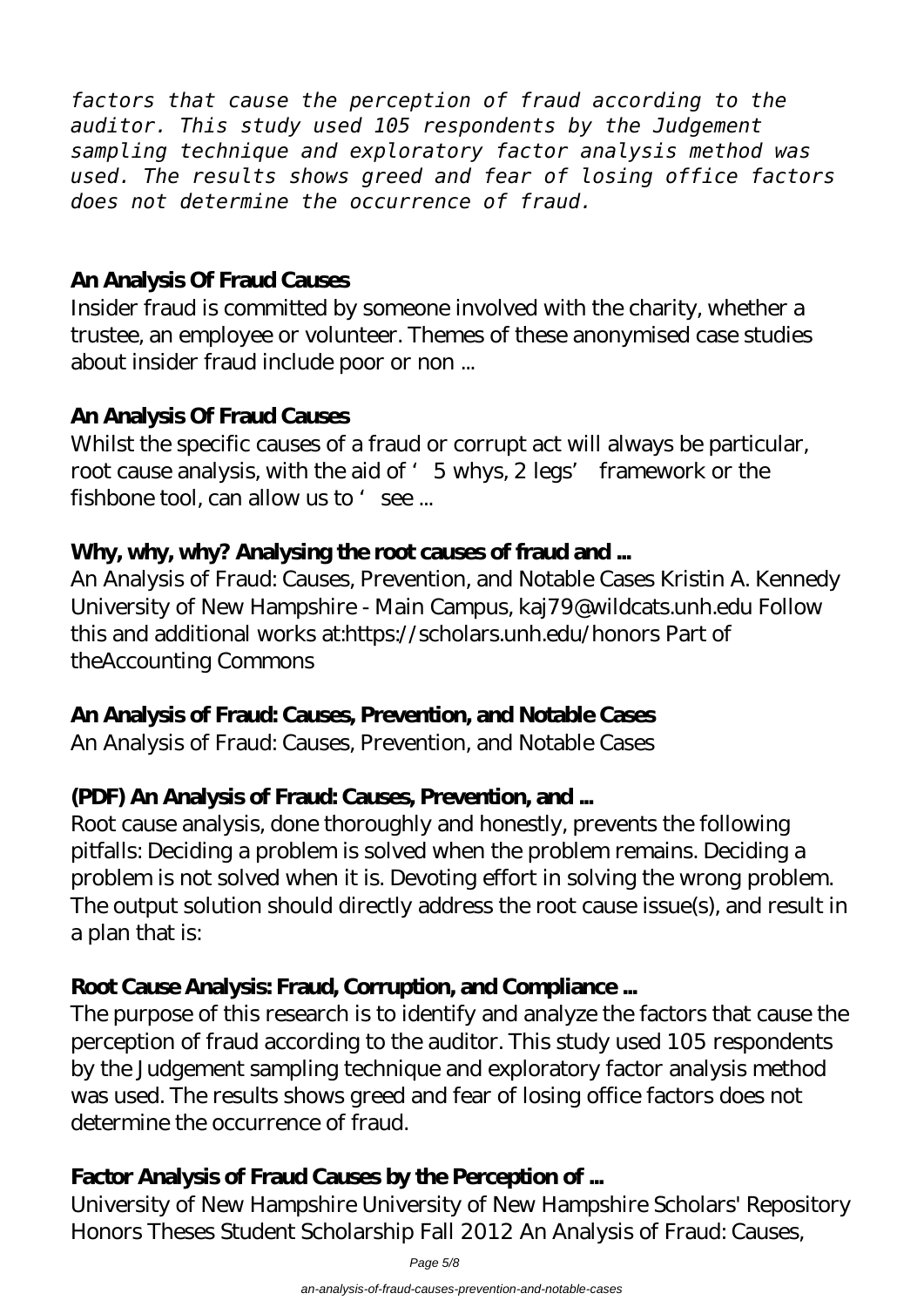Prevention, and Notable Cases Kristin A. Kennedy University of New Hampshire - Main Campus, [email protected] Follow this and additional works at: Part of the Accounting Commons This Senior Honors Thesis is brought to you for free and open ...

#### **An Analysis of Fraud- Causes Prevention and Notable Cases ...**

The purpose of this paper is to investigate the causes and impact of employee fraud, focusing on one particular industry, namely, the automotive industry.,One company was selected as a case for the study. Qualitative data analysis was used for the study, with two techniques for data collection. First was the content or document analysis on various reports, such as employee fraud reports and ...

## **The causes, impact and prevention of employee fraud: A ...**

The fraud triangle is a framework used to explain the motivation behind an individual's decision to commit fraud. The fraud triangle consists of three components: (1) Opportunity, (2) Incentive, and (3) Rationalization. Fraud refers to the deception that is intentional and caused by an employee or organization for personal gain.

## **Fraud Triangle - Opportunity, Incentive, Rationalization**

Root cause analysis can be performed with a collection of principles, techniques, and methodologies that can all be leveraged to identify the root causes of an event or trend. Looking beyond superficial cause and effect, RCA can show where processes or systems failed or caused an issue in the first place.

## **Root Cause Analysis: Definition, examples, and a how-to guide**

Root cause analysis is a tool to help identify not only what and how an event occurred, but also why it happened. When we are able to determine why an event or failure occurred, we can then recommend workable corrective measures that deter future events of the type observed. When conducting a root cause analysis, many use the  $5 \,\mathrm{Why}$  s technique.

## **Root Cause and Critical Thinking... | BoardAndFraud**

Insider fraud is committed by someone involved with the charity, whether a trustee, an employee or volunteer. Themes of these anonymised case studies about insider fraud include poor or non ...

#### **Case studies of insider fraud in charities - Case study ...**

The results of this study provide further confirmation of the fraud triangle theory (Cressey, 1973) on the causes of the fraud, i.e. opportunity because of a weak internal control and financial ...

#### **The causes, impact and prevention of employee fraud: A ...** Page 6/8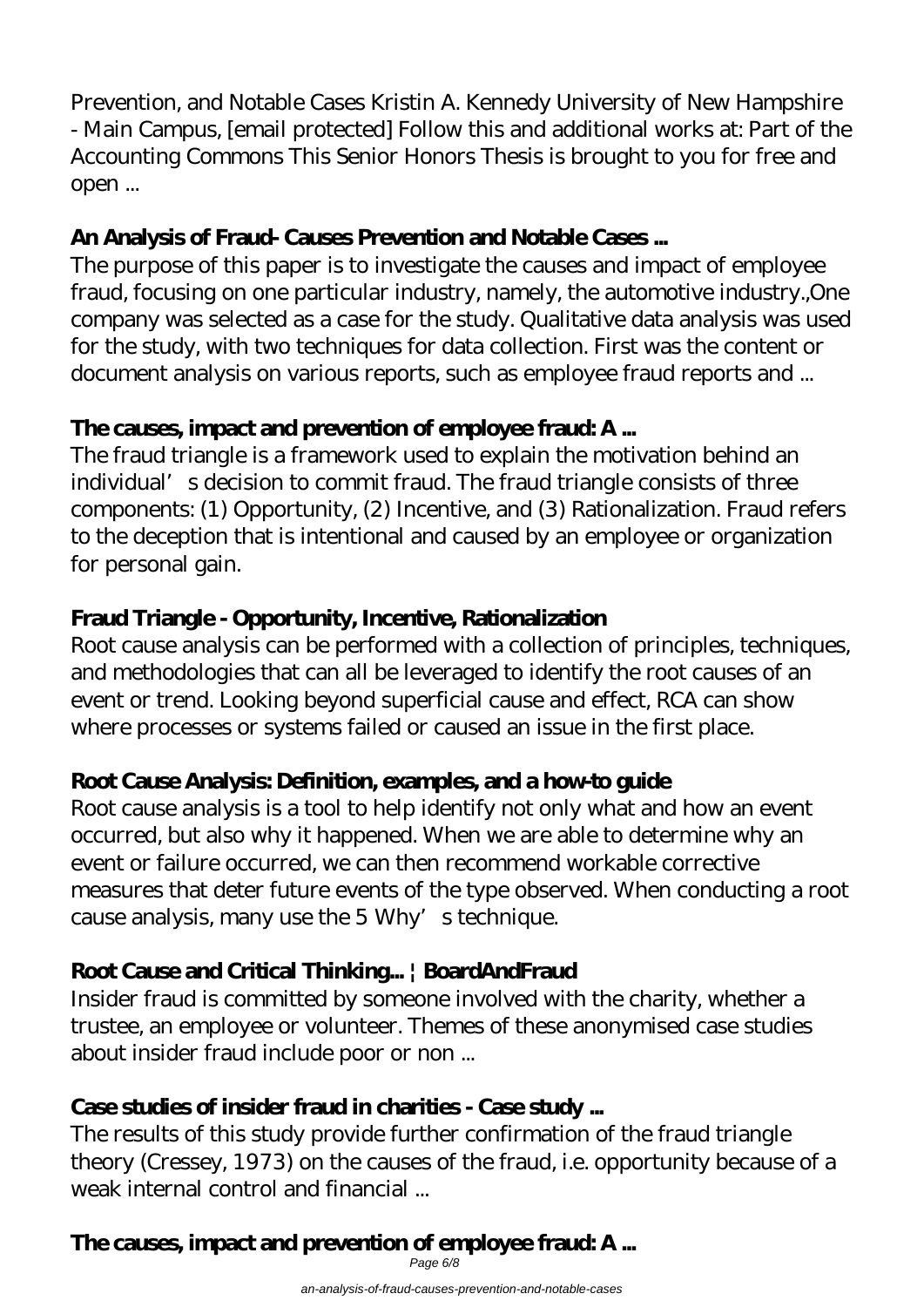The analysis of the factor that causes fraudulent financial reporting with fraud diamond. The purpose of this study is to obtain empirical evidence of the influence of the elements of fraud diamond namely: pressure, opportunity, rationalization, and capability on fraudulent financial reporting.

#### **The analysis of the factor that causes fraudulent ...**

This study aims to develop a conceptual framework for fraud prevention and deterrence by developing root cause analysis using the pentagon fraud approach. Through a literature review, researcher tries to combine root cause analysis with fraud pentagon, called RCA-FP Matrix (Root Cause Analysis - Fraud Pentagon Matrix) as an effective tool to prevent and deter fraud and corruption.

## **ROOT CAUSE ANALYSIS USING FRAUD PENTAGON THEORY APPROACH ...**

Tom Fox podcast visits with Jonathan T Marks, CPA, CFE, on how to perform a root cause analysis and its uses in the remediation phase of a best practices compliance program. One new and different item was laid out in the Evaluation of Corporate Compliance Program, supplementing the Ten Hallmarks of an Effective Compliance Program from the 2012 FCPA Guidance.

## **Root Cause Analysis | BoardAndFraud**

Root cause analysis is a tool to help identify not only what and how an event occurred, but also why it happened. It is a key element of a fraud risk management program and now a best practice of an organization' s compliance program.

## **30th Annual ACFE Global Fraud Conference**

Fraud is committed by humans and investing in the human element, while difficult to measure, is an important part of every fraud prevention strategy. The fraud triangle is an essential framework for understanding fraudster behavior. The fraud triangle is no panacea, but it is a powerful tool.

## **The Growing Problem of Corporate Fraud | Corporate ...**

analysis of the causes and measures of curbing fraud in the banking sector. by essien nsikak u. a research project submited to the department of accounting, college of business and social sciences, covenant university, ota.

Tom Fox podcast visits with Jonathan T Marks, CPA, CFE, on how to perform a root cause analysis and its uses in the remediation phase of a best practices compliance program. One new and different item was laid out in the Evaluation of Corporate Compliance Program, supplementing the Ten Hallmarks of an Effective Compliance Program from the 2012 FCPA Guidance.